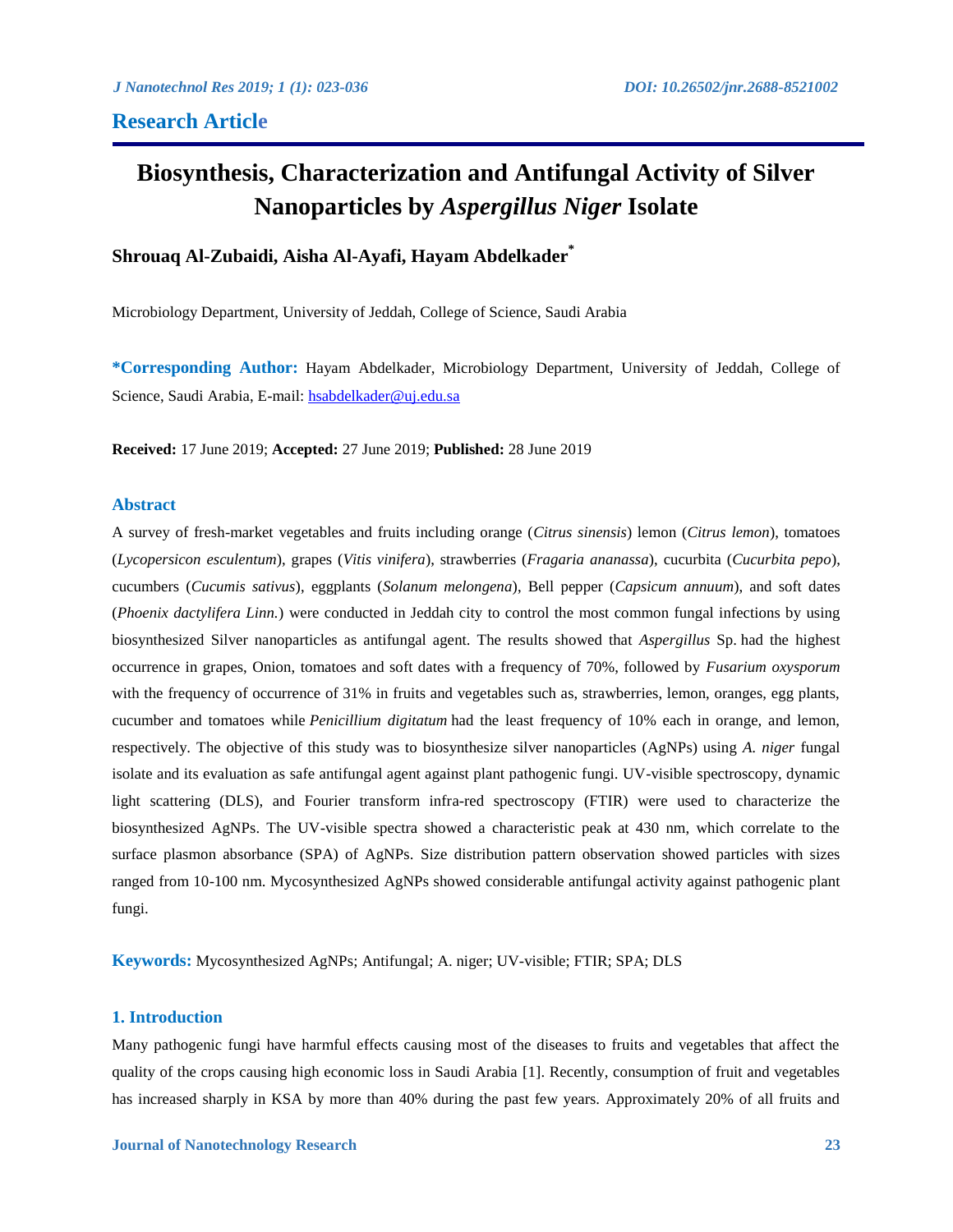vegetables are lost every year because of spoilage [2]. Over direct contact with soil, dust, water during harvesting or post harvesting, fruits and vegetables exposed to contamination by microorganisms, especially plant fungi [3]. Fungi generate a huge amount of extracellular pectinases and hemicellulases that are important for fungal spoilage [4]. Some microbes can colonize and damage healthy plant tissue [5]. Management of fungal diseases of food crops and fruits is economically important. Recently, a higher effort has been given to develop secure management techniques that pose less risk to humans and livestock, with a focus on the consequences of synthetic fungicides. Kim et al. [6], Shams et al. [7] demonstrated that AgNPs had low toxicity, a broad spectrum of antimicrobial activity and also very effective against plant phytopathogenic fungi.

Silver nanoparticles are very attracting and interesting for several applications because of their unique and remarkable properties, enhanced permeability, retention effect and antimicrobial activity [8]. Silver nanoparticles are commonly used due to their wide antimicrobial activity against various micromicroorganisms and localized surface plasmon resonance effect [9, 10]. For many years, silver has been used as antimicrobial in the medical field in burn treatment [11]. Silver is more toxic to microorganisms compared to other metals, while it has a reduced toxicity for mammalian cells [12]. Silver nanoparticles have anti-fungal activity as reported by Wiley et al. [13] antiinflammatory. Fungi are the best candidates for metal nanoparticle synthesis because they are able to secrete large amounts of enzymes and proteins which directly translate into higher nanoparticle productivity [14-16]. Fungi are also easy to handle, require simple nutrient, have a high wall binding capacity, as well as capable of intra cellular metal uptake [17]. Biological systems offer a novel concept for the manufacturing of nanomaterial compared to traditional synthetic techniques [18]. Many fungi like Verticilium sp [19], Aspergillus fumigates [20], Trichoderma asperellum [21], Fusarium oxysporum [22], *Aspergillus niger* [23], Phoma glomerata was widely used in nanoparticles production [24].

Silver nanoparticles' mechanisms for antimicrobial effects are not yet understood, but several reports have shown that Silver nanoparticles may damage the cell wall and cell membrane as reported by Xia. Silver nanoparticles penetrated the cells causing damage to the organelles, including mitochondria and ribosome, resulting in condensation and margination of chromatin, a marker of apoptotic cell death. In addition, because of their tiny size, silver nanoparticles can bind to the cell surface and directly penetrate the cells without damaging the cell wall and trigger a cell death. The goals of the current study are, 1) mycosynthesis of silver nanoparticles using *A. niger*, 2) evaluation of biosynthesized AgNPs as antifungals against plant pathogenic fungi.

### **2. Materials and Methods**

#### **2.1 Sample collection**

A survey was conducted in Jeddah, extending from November 2018 to January 2019. Samples of infected vegetables and fruits were randomly collected from 10 locations and 15 markets in Jeddah city. The samples were transferred into sterile plastic bags and stored in laboratory conditions for further investigation. Tissues showing symptoms of post harvest disease were cultured to identify associated pathogens.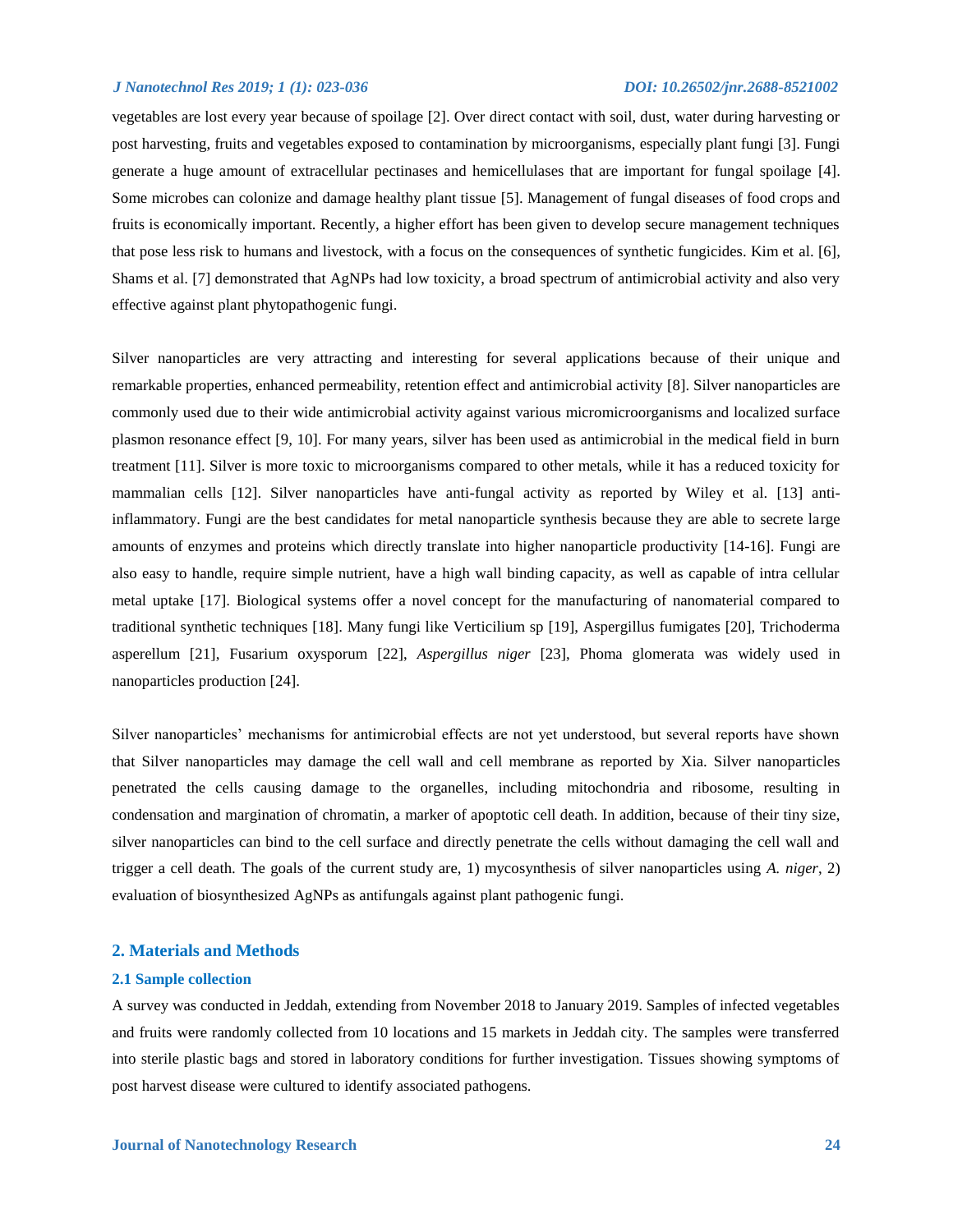#### **2.2 Isolation and identification of fungal pathogens**

For isolation of fungal pathogens, small piece (1 cm) of infected fruit was cut, surface sterilized with 2% sodium hypochlorite solution for 1 min, washed twice with sterile water and cultured on PDA plates then incubated at 26- 28°C for 24 h. Single hyphal tips were cultured on PDA medium and incubated at 26-28°C for 5 days [25]. Purified cultures were visually identified using laboratory manuals [26]. All fungal isolates were maintained in 4°C until used. Presumptive identifications were confirmed with ITS rDNA sequence analysis [27].

#### **2.3 Molecular identification**

Fungal DNA was extracted from freshly collected mycelium of 10- day-old cultures using the Microbial DNA Isolation Kit (Qiagen) according to manufacturer's instructions. The entire ITS region of the fungal isolates was amplified with the primer pair ITS1F (5'-CTTGGTCATTTAGAGGAAGTAA-3') and ITS4 (5'- TCCTCCGCTTATTGATATGC-3'). PCR was performed as previously described by Nikolcheva et al. [28]. The PCR products were electrophoresed on 1% agarose gels, stained with 0.5 µg/ml ethidium bromide, and bands visualized with a UV illuminator. Negative control PCR reaction was also included. DNA sequencing PCR products were fractionated by electrophoresis in agarose gels and purified using a QIAquick Gel Extraction Kit (Qiagen). The recovered DNA was sequenced by the chain termination method using Sequencing Kit (BigDye terminator v2.0) and an ABI PRISM 377-96 automated sequencer.

#### **2.4 Preparation of A. niger filtrate**

200 ml of sterile YM (Yeast extract, Malt extract, Peptone, Glucose) broth media containing malt extract were inoculated with 5 mm fungal discs taken from *A. niger* plate (One weak-old). The inoculated media were incubated with shaking at 140rpm in the dark at 26°C for 7 days. After incubation, biomass of *A. niger* was filtrated on a filter paper, washed with sterile  $dH_2O$  to remove any traces of media components, resuspended in 100 mL  $dH_2O$ , incubated at 26°C for one day, and then filtered again.

#### **2.5 Bioproduction of Ag-NPs**

1 mM Silver nitrate (AgNO<sub>3</sub>) was added to the filtrate to promote the formation of AgNPs. The biomass filtrate and AgNO<sub>3</sub> ratio was remained at 1 to 9 (v/v), and incubation of the reaction mixture was kept at 26<sup>o</sup>C for two days. Under the same conditions, controls (without addition of  $AgNO<sub>3</sub>$ ) have been included.

#### **2.6 Analysis of AgNPs using UV-visible spectrophotometer**

UV-Vis spectroscopy was used to inspect the size and shape of biosynthesized nanoparticles in aqueous solutions [13]. Color change in the reaction mixture was the initial indicator of the formation of AgNPs. Three mL of the reaction mix was transferred to measure its absorbance when the color of the suspension was turned brown. UVvisible spectrophotometer (UV-2450; Shimadzu, Tokyo, Japan) was used for scanning the sample at 300- to 700-nm absorbance spectrum.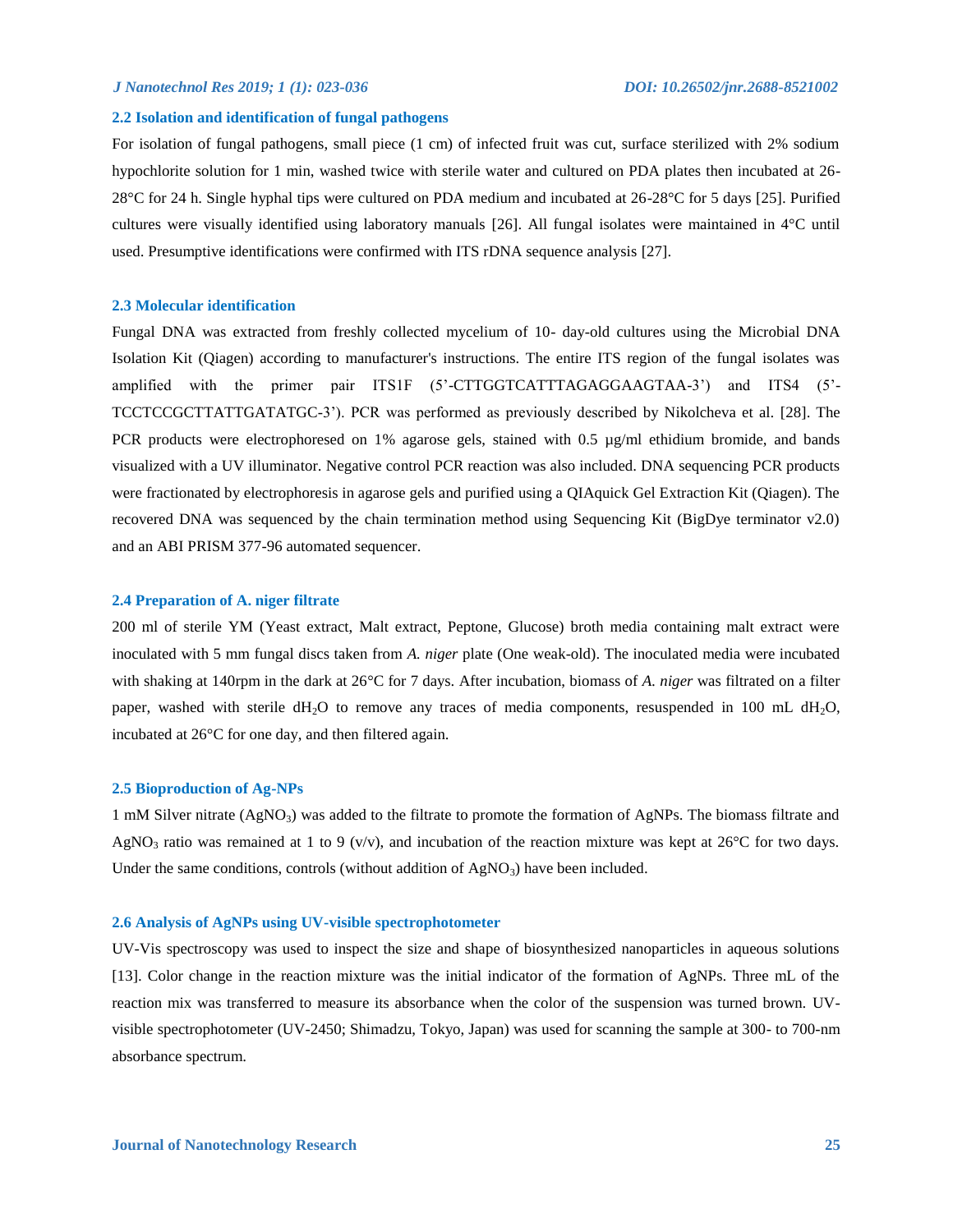# **2.7 FTIR spectrophotometer**

In order to separate the fungal biomass residues, the reaction mixture was centrifuged at 14,000 rpm for 25 minutes and the AgNPs pellets were resuspended in  $dH_2O$ . Centrifugation and resuspension steps repeated for two to three times. Finally the samples were dried and suspended in sterile H<sub>2</sub>O and then analyzed by using FTIR instrument (Thermo Scientific Smart iTR™).

#### **2.8 Antifungal test**

The antifungal effect of AgNPs was examined against the fungal isolates Fusarium oxysporum, Aspergillus flavus and Penicillin digitatum. Fungal cells were grown in PDA liquid media at 26°C for 5 days, and then cells containing  $1 \times 10^6$  colony-forming units/mL were cultured on fresh PDA solid media. Agar well diffusion method [29] was conducted. Wells of 8 mm diameter were punched into the PDA medium and filled with 50 μl containing different concentrations of AgNPs (2 µg/mL, 4 µg/mL, 6 µg/mL, 8 µg/mL, and 10 µg/mL) and incubated at 26°C for 5 days. Controls of Silver-free plates were incubated under the same conditions.

#### **2.9 Data analysis**

The radial growth of fungal mycelium was recorded on PDA plates containing AgNPs. When mycelial growth reached the edge of the petridish, radial inhibition was calculated. The following equation was used for the inhibition rate (%) calculation.

Inhibition rate (%) =  $\frac{R-r}{R}$ 

Where R is the fungal radial growth of on the control silver free plate and r is the radial of fungal growth on culture plate inoculated with AgNPs.

#### **2.10 Measurement of MIC**

The MIC of the antifungal effect for AgNPs was conducted corresponding to the National Committee for Clinical Laboratory Standards [29]. The antifungal activity was evaluated against the final fungal concentration of  $10<sup>6</sup>$ colony-forming units/mL. Nystatin was used as a control. All experiments were performed thrice.

### **3. Results and Discussion**

#### **3.1 Fungal identification using ITS rRNA gene sequencing**

The isolated fungus appeared as blackish brown in color (Figure 1) was identified by PCR amplification of 18S rRNA gene using ITS primers. In this study, PCR techniques have been performed successfully for the detection of fungal species based on sequence analysis. A 600 bp DNA fragment was amplified by PCR from *Aspergillus niger* aggregate isolated from grapes with universal primer specific for distinguishing fungal species. The nucleotide sequences of the (ITS 1-5.8S-ITS 2) of 18 s rRNA gene region of *Aspergillus* isolates was aligned with other reference isolates by using the Blastn analyses, pairwise and multiple sequence alignment which revealed 98-100% identity with the sequences of *A. niger* strains. This result is consistent with reports by several workers [30-32].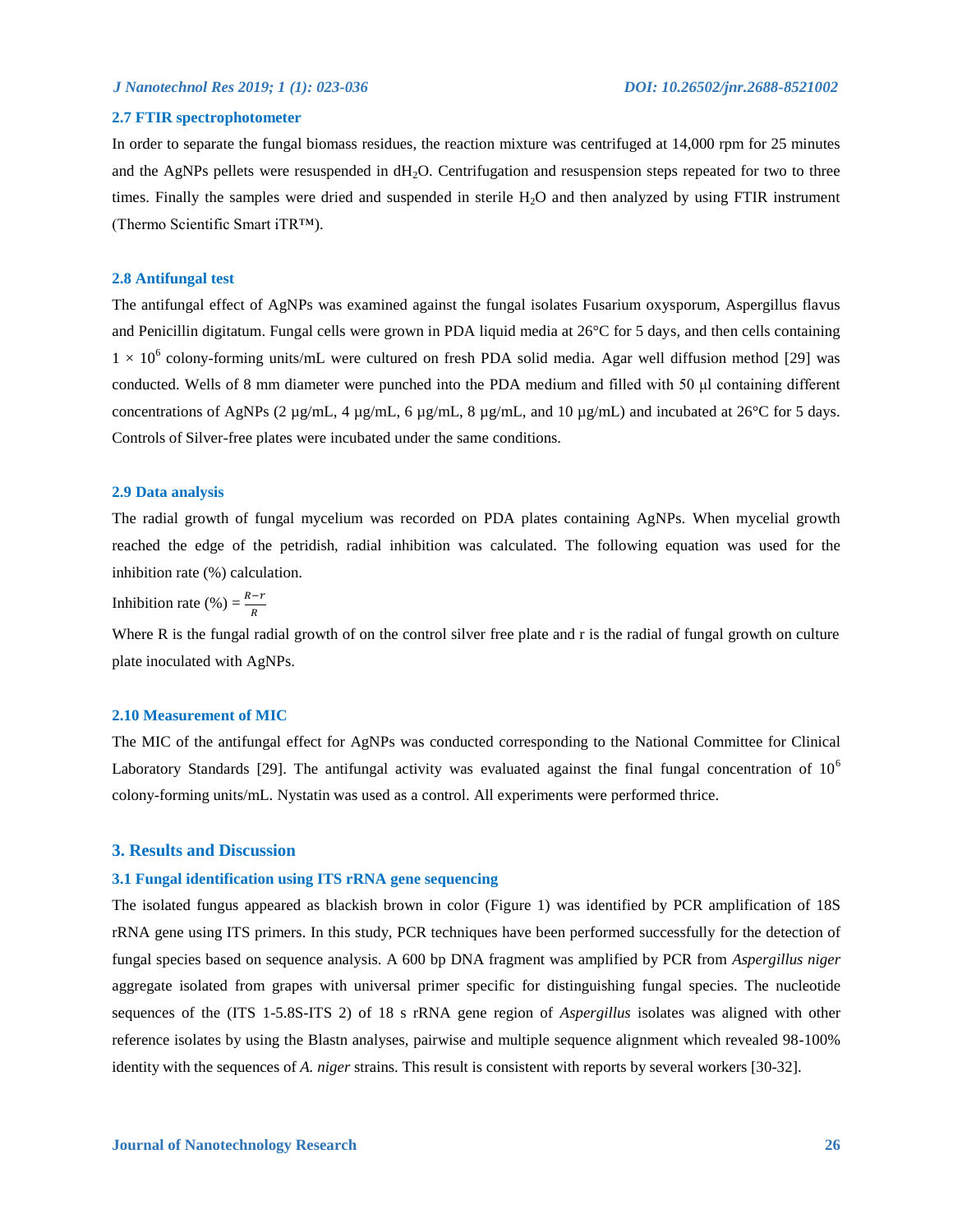

**Figure 1:** Colony morphology of *Aspergillus niger* isolated from the *[Vitis vinifera](https://www.britannica.com/plant/European-wine-grape)* (A) Macroscopic morphology (PDA, 26°C, 7 days) and (B) Microscopic morphology.

#### **3.2 Biosynthesis of silver nanoparticles (AgNPs)**

In the present study, *A. niger* isolate was successfully incorporated in biosynthesis of silver nanoparticles by reducing silver nitrate as described by Sagar et al. [23]. A change to an intense brown color of the culture filtrate with silver nitrate solution has been noticed after 24 hour of incubation, whereas, the control has not shown any color change (Figure 2). The reduction of silver ions  $(Ag+)$  into AgNPs  $(Ag0)$  was indicated by a color change. This color change is mainly due to the Plasmon resonance surface of deposited silver nanoparticles, i.e., the color of the nanoparticles was due to coherent and collective surface electrons oscillations [33]. It has been reported that AgNPs exhibit a dark brown color in aqueous solution as a result of surface plasmon resonance (SPR). Similarly, metal nanoparticles posses well-formed irradiated colors related to the localized surface plasmon resonance (SPR) [34, 35].



**Figure 2:** (a). Light yellow color of the reaction solution containing 1 mM AgNO<sub>3</sub> and fungal filtrate; (b) 1 mM of  $AgNO<sub>3</sub>$  solution; (c) Color change of the reaction solution from light yellow to dark brown indicating the formation of AgNPs.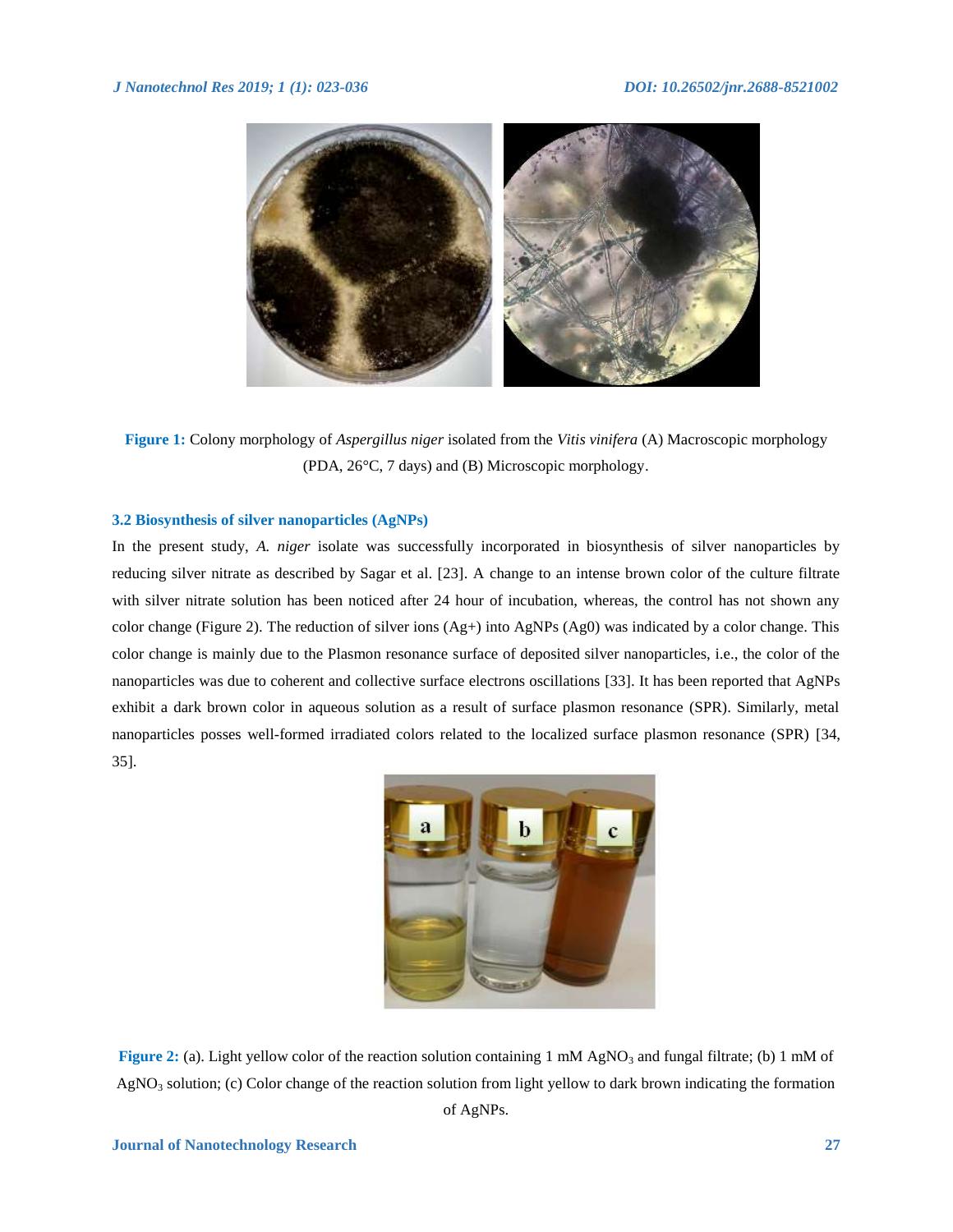### **3.3 UV-visible spectra analysis**

The UV-visible spectra of synthesized AgNPs (Figure 3) showed characteristic SPR peak at 430 nm and clearly indicates the increased intensity of the silver nitrate solution after 48 hours, suggesting the formation of an increased number of silver nanoparticles. The SPR peak at 430 nm was detected to be a characteristic of variant metabolites and proteins existing in the extracellular fungal filtrate, which have a vital role in the metal ions reduction by fungal induced nanoparticles synthesis. Our findings are in agreement with the results obtained by Sagar et al. [23].



**Figure 3:** UV-visible absorption spectrum of AgNPs biosynthesized by the reduction of AgNO<sub>3</sub> solution with the fungal filtrate of *A. niger* after 2h.

### **3.4 Size distribution pattern of synthesized nanoparticles**

Results obtained from dynamic light scattering (DLS) pattern measured using (Malvern Zetasizer Nano) reveal that the biosynthesized silver nanoparticles have an average diameter of 30 nm with polydispersity index (PDI) of 0.144 (Figure 4). Particle size range of the nanoparticles in addition to its polydispersity was calculated. This analysis tool is very suitable for determining the mean size of nanoparticles inside the sample. Particle size was determined based on dynamic light scattering of laser light.

# **3.5 FTIR spectra analysis**

FTIR analysis was carried out to characterize the potential biomolecules responsible for the reduction of Ag+ ions and the stabilization of the bioreduced silver nanoparticles to prevent nanoparticles clustering and capping in the aqueous medium Basavaraja et al. [36]. The FTIR analysis has displayed a peak range from 500 to 4000 cm<sup>-1</sup>. Intensive peaks at 3329, 2358, 1638, 1401, 1249, 1056 and 556 cm<sup>-1</sup> (Figure 5) were corresponding to various functional groups and demonstrated the existence of protein stabilizing molecules. The peak at 3329 cm<sup>-1</sup>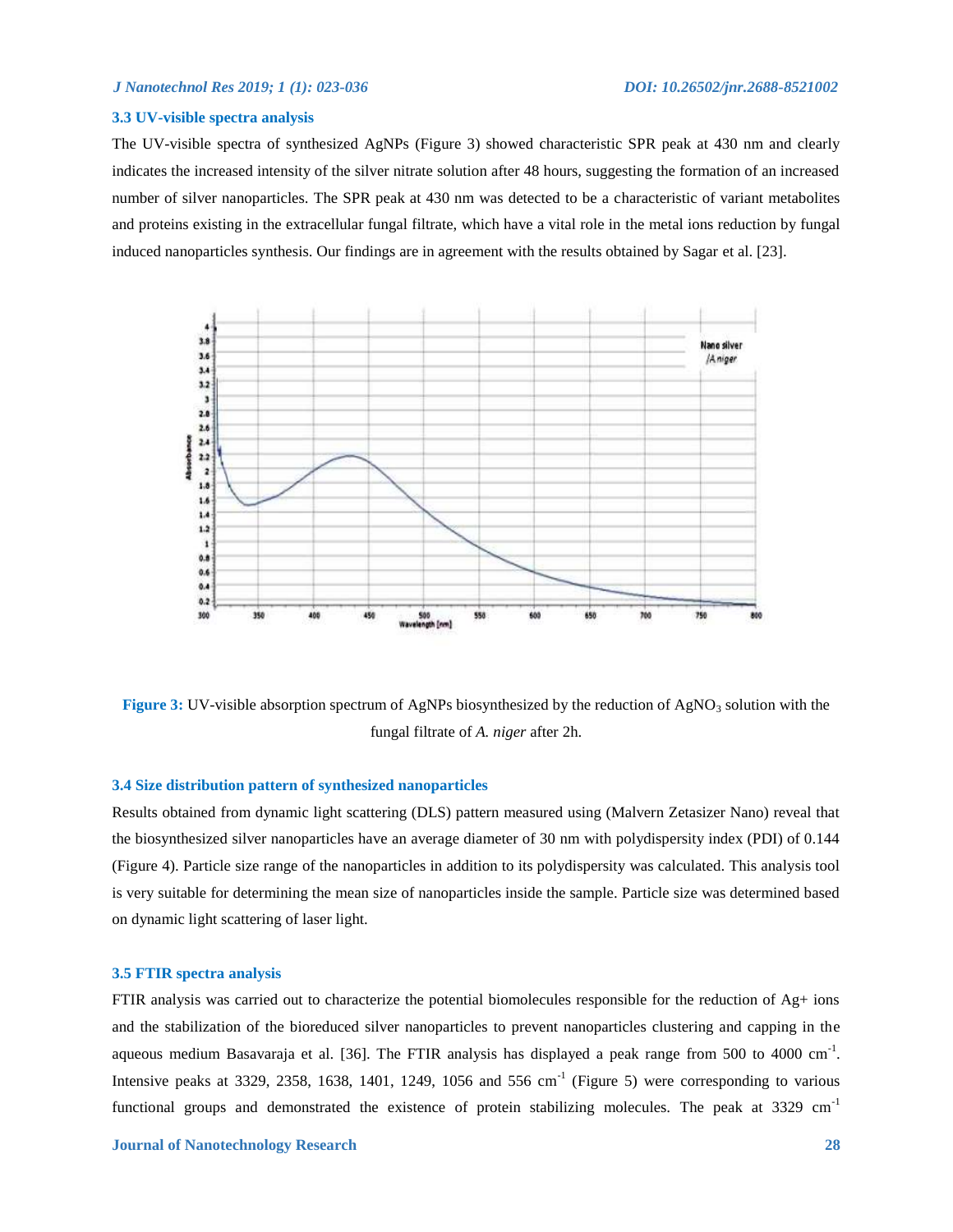corresponding to N-H stretching of the secondary amide of the protein and the peak at 2358 cm-1 corresponding to several functional groups [37]. Peak at 1638 cm-1 is associated with stretch vibration of -C=C- [38] (characteristic of amino acids containing NH<sub>2</sub> groups, amide I band), which is assumed for the amide I bond of proteins [39].



**Figure 4:** Graph showing particle size distribution for AgNPs.



**Figure 5:** FTIR analysis of biosynthesized AgNPs.

The sharp peak at 1401 cm<sup>-1</sup> can be assigned to associated with benzene ring stretching of C=C and C-C bonds [40, 41]. The peak at 1249 corresponding to in plane deformation of C-H bonds in the pyridine ring. The peak and 1056 cm-1 can be attributed to C-OH of the phenols, supporting the reduction of Ag+ into Ag0 through the participation of polyphenols, such as flavanoids and triterpenoids [42, 43]. The peak at 556 may correspond to torsional deformation of CH bonds. The reduction of silver ions Ag+ into nanosize silver particles Ag0 could be due to the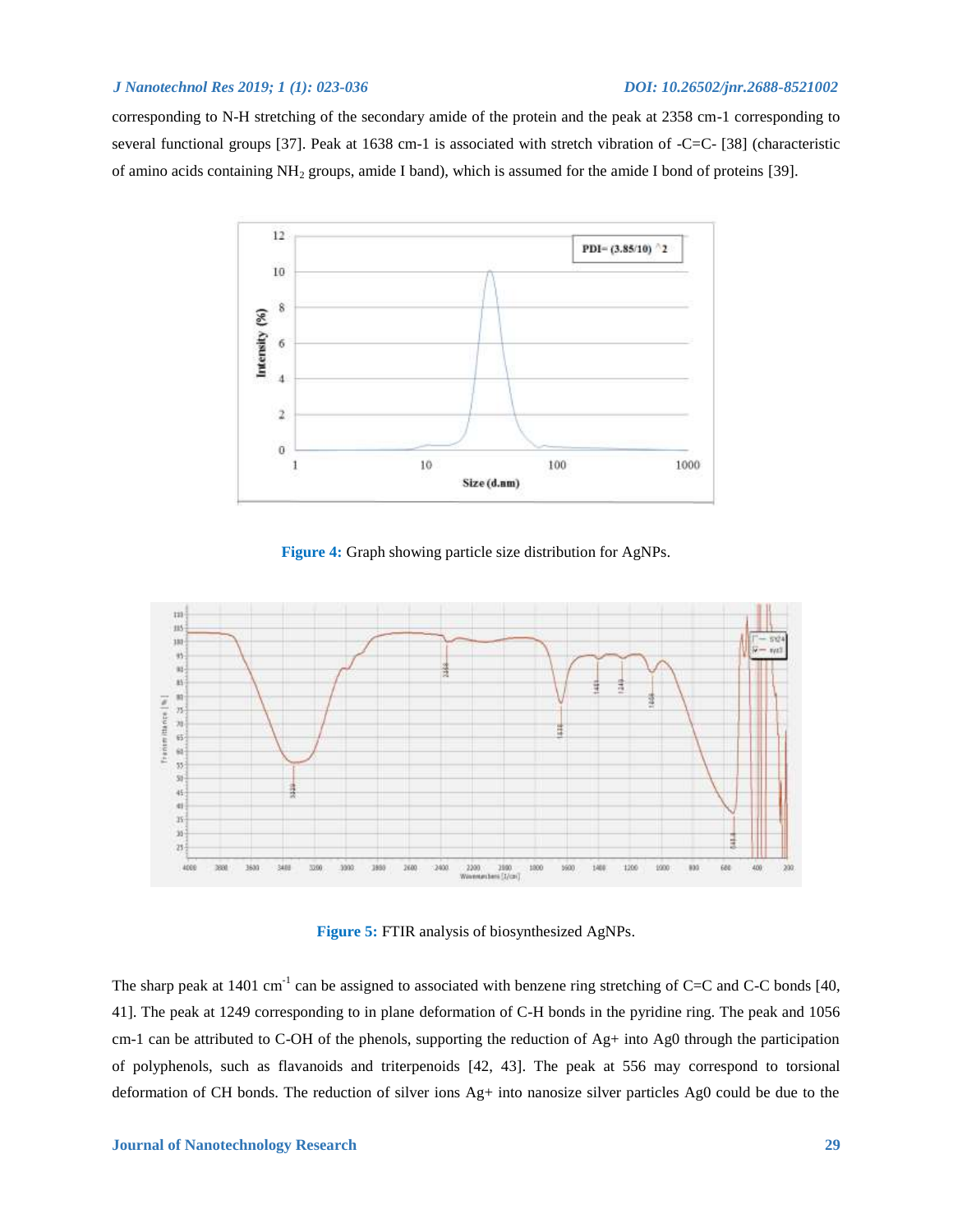presence of extracellular proteins in the fungal filtrate. These proteins have a powerful ability to bind silver nanoparticles, acting as capping agents and hence provide the stability to them. These results are consistent with the earlier reports for the fungal mediated synthesis of AgNPs [34, 44, 45]. FTIR analysis revealed that polyphenols could function as bioreducing agents, while proteins could play a dual role as bioreducing and stabilizing agents.

# **3.6 Antifungal activity of AgNPs**

The antimicrobial activity of AgNPs against various pathogenic fungi was investigated (Figure 6). Compared with the control, the inhibition of fungal growth increased for all the tested fungi. The biothensized AgNPs inhibitd the growth of three different pathogenic fungi, including *Fusarium oxysporum, Aspergillus flavus and Penicillin digitatum*, as previously reported. Thus, AgNPs could be considered as excellent broad-spectrum antifungal agents. Since the biosynthesized AgNPs showed considerable antifungal activity, they could potentially be used widely in clinical applications.

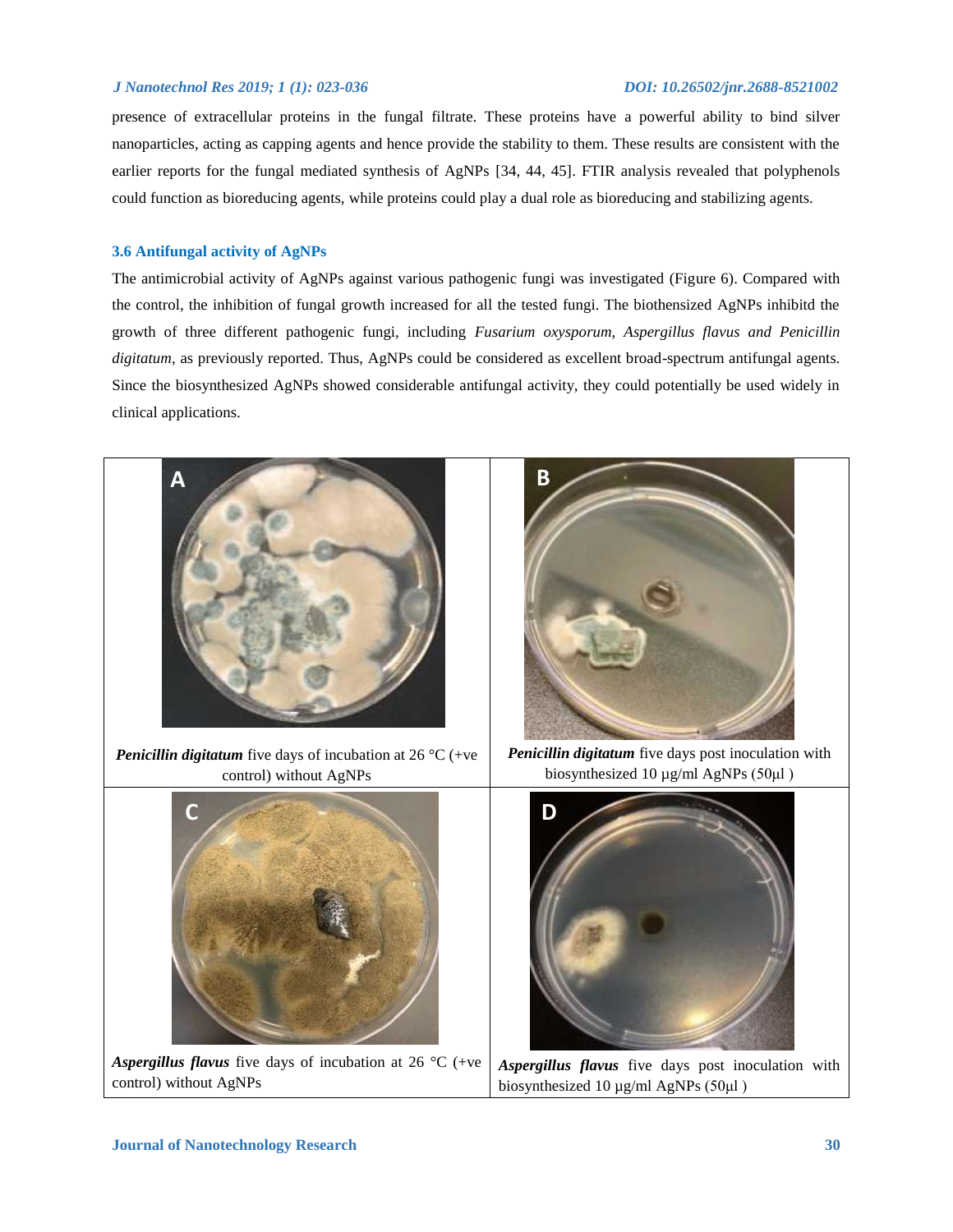

**Figure 6:** Antifungal activity of the synthesized silver nanoparticles against different pathogenic fungi (A, C and E). Growth inhibition of fungal isolates produced by biosynthesized silver nanoparticles (B, D, F) five days post inoculation with 10 µg/ml AgNPs. Positive control of (A) *Penicillin digitatum*, (C) *[Aspergillus](https://www.google.com/url?sa=i&source=images&cd=&cad=rja&uact=8&ved=0ahUKEwjzkqzJiILiAhX8BWMBHTk6C6MQMwhqKAMwAw&url=https%3A%2F%2Fwww.bustmold.com%2Fresources%2Fmold-library%2Faspergillus-flavus%2F&psig=AOvVaw16Rp-XW6hHdtqAM756AywF&ust=1557065885909857&ictx=3&uact=3) flavus*, and (F) *Fusarium oxysporum.* G, H and I: Growth inhibition of fungal isolates by commercial antifungal (Nystatin).

# **3.7 MICs of silver nanoparticles against isolated fungi**

MICs of silver nanoparticles against isolated fungi are shown in Table 1. The MIC of silver nanoparticles was estimated to be 0.5-10.0 µg/mL, which were lower than those of Nystatin. The results suggest that the mycosynthesized AgNPs are capable of inhibiting isolated fungi *Penicillin digitatum, Aspergillus flavus, and Fusarium oxysporum* and the MICs of AgNPs were 6.7-9.62 µg/ml (Table 1).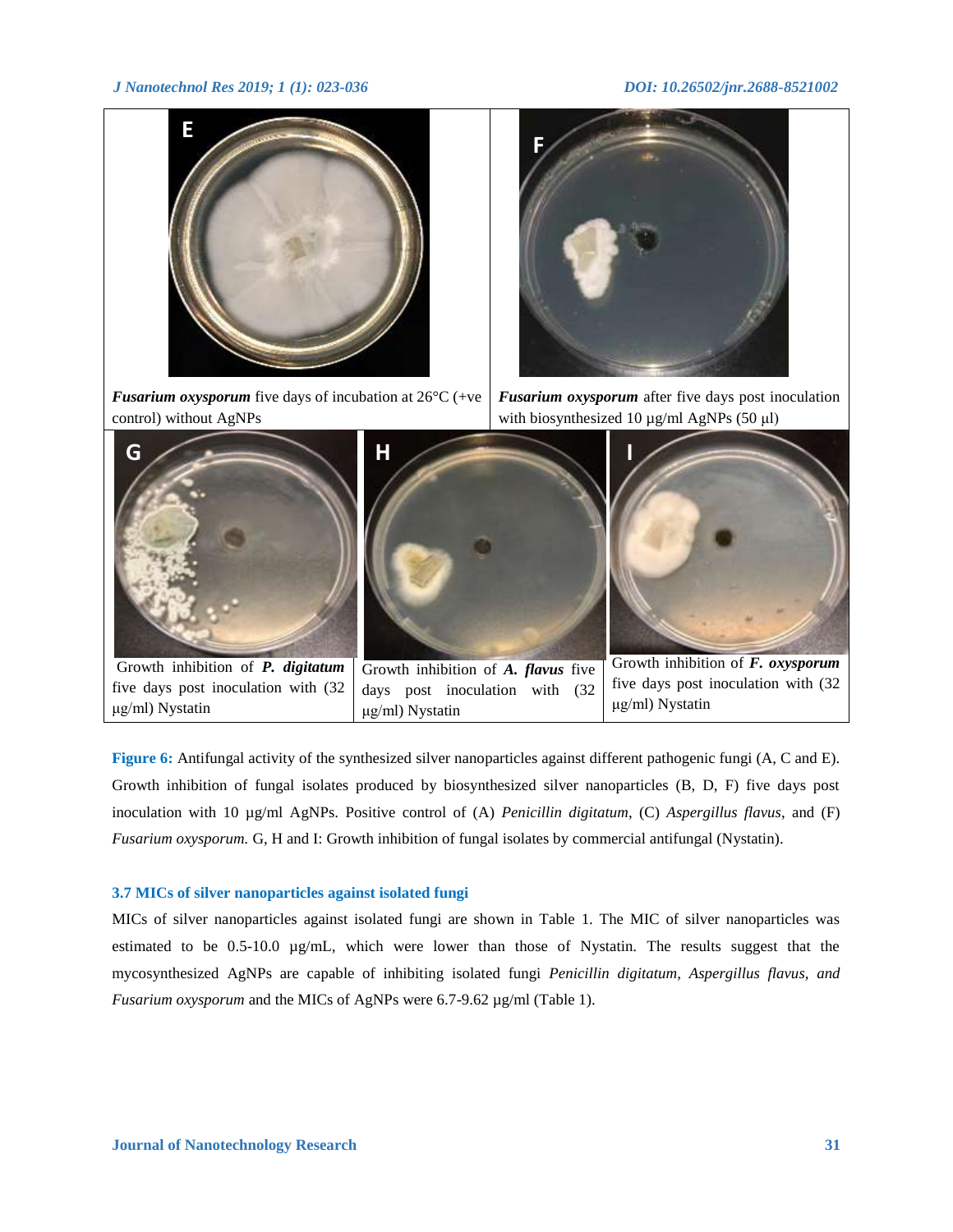| <b>Isolate</b>      | MIC (µg/mL)     |                 |  |  |
|---------------------|-----------------|-----------------|--|--|
|                     | AgNPs           | <b>Nystatin</b> |  |  |
| P. digitatum        | $6.75 \pm 0.24$ | $8.1 \pm 0.30$  |  |  |
| A. flavus           | $7.45 \pm 0.18$ | $9.2 \pm 0.21$  |  |  |
| <i>F. oxysporum</i> | $9.62 \pm 0.14$ | $10.4 \pm 0.06$ |  |  |

Data are presented as mean ± standard deviation.

# **Table 1:** Minimum inhibitory concentration (MIC) of silver nanoparticles and other common antifungal drug against plant pathogenic fungi.

In addition, results indicate that a higher inhibition rate was observed at the 10 µg/ml concentration of AgNPs in comparison to Nystatin (Figure 3). Similarly, a recent publication also showed that biosynthesized silver nanoparticles had antimicrobial effects against eighteen plant pathogenic fungi-isolated from spoiled fruits and vegetables [6]. Inhibition effect of AgNP Data on inhibition effect of silver nanoparticles (AgNPs) against *A. flavus, F.oxysporum, and P. digitatum* on PDA in vitro was shown in Table 2. Inhibition (97.3%) was obtained against A. flavous treated with a 10 µg/ml concentration of silver nanoparticles. The minimal level of inhibition was observed against *P. digitatum and F. oxysporium* with 2 µg/ml concentrations of AgNPs. Accordingly, the results demonstrated that in the vast majority of cases, the inhibition effect increases with the increment of AgNP concentration. This could be a result of the high density at which the solution was able to saturate and adhere to fungal hyphea deactivating plant pathogenic fungi. Several reports on the mechanism of silver ions inhibitory action on microorganisms have shown that DNA loses its ability to replicate upon treatment with Ag+ [46], resulting in inactivated expression of ribosomal subunit proteins, as well as certain other cellular proteins and enzymes essential to ATP production [47].

| <b>Isolate</b> | Inhibition rate $(\% )$ |              |              |              |               |  |
|----------------|-------------------------|--------------|--------------|--------------|---------------|--|
|                | $2 \mu g/ml$            | $4 \mu g/ml$ | $6 \mu g/ml$ | $8 \mu g/ml$ | $10 \mu g/ml$ |  |
| P. digitatum   | 40.0                    | 73.3         | 80.0         | 86.6         | 93.75         |  |
| A. flavus      | 56.25                   | 62.5         | 68.75        | 87.5         | 97.3          |  |
| F. oxysporum   | 43.75                   | 50.0         | 56.25        | 62.5         | 91.0          |  |

Inhibition rates were determined based on five replicates of each experiment, inhibition rate of control=0%.

**Table 2:** Inhibitory rate (%) of silver nanoparticles against plant pathogenic fungi.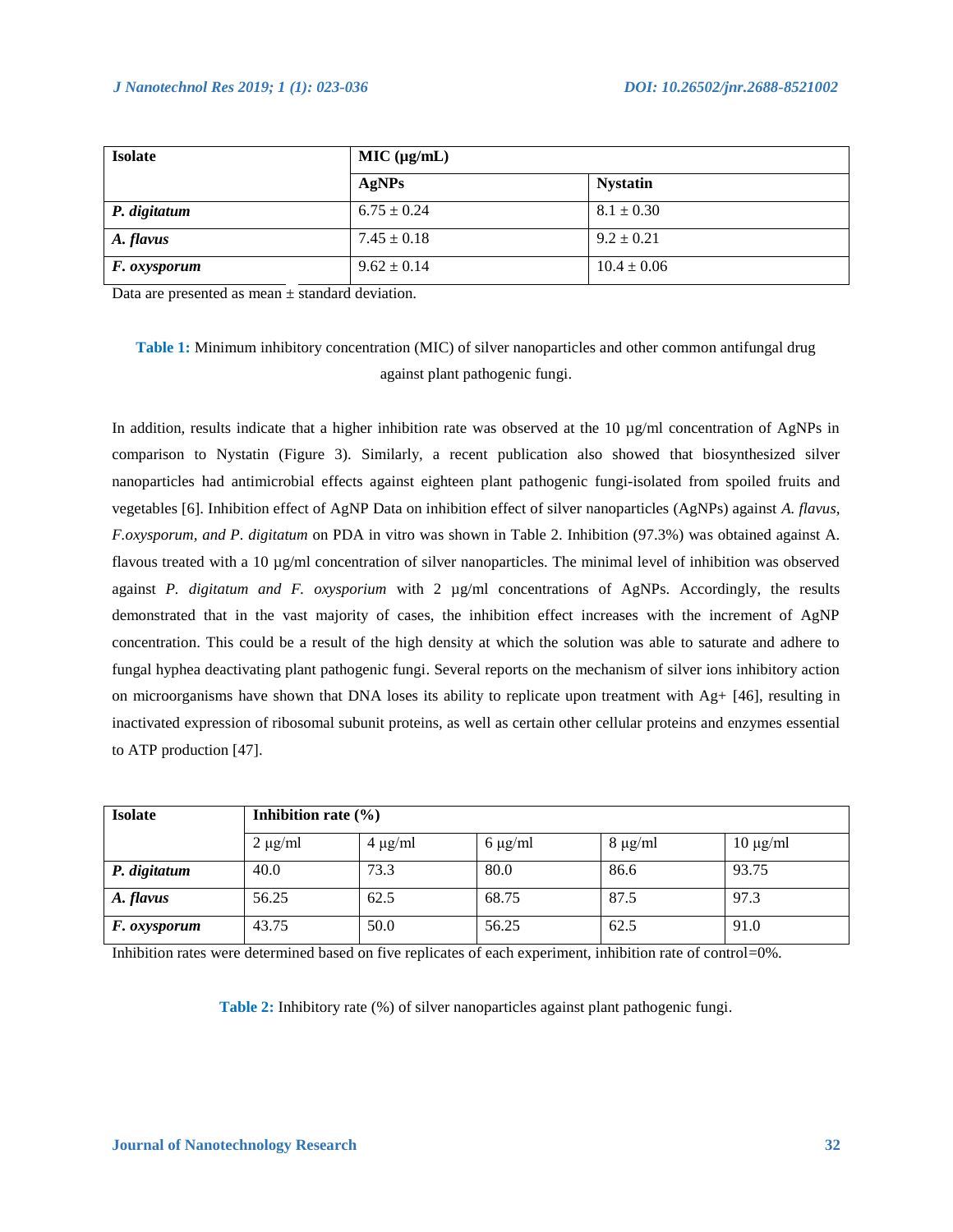# **4. Conclusion**

The biosynthesis of nanoparticles by microorganisms is feasible, safe, cheap and less time consuming, it provides effective satisfactory results without any hazardous chemicals involvement. In the present study, *A. niger* was exploited to biosynthesize silver nanoparticles by reducing silver nitrate. These mycosynthesized AgNPs exerted powerful antifungal effects on the in vitro tested fungi, likely by destroying membrane integrity. With the application point of view, a suitable pharmaceutical formulation using these nanoparticles, as well as studies on different biological activities in different fields should be strengthened in future studies.

#### **References**

- 1. Al-Najada AR and Gherbawy YA. Molecular Identification of Spoilage Fungi Isolated from Fruit and Vegetables and Their Control with Chitosan. Food Biotechnology 29 (2015): 166-184.
- 2. Droby S. Improving quality and safety of fresh fruits and vegetables after harvest by the use of biocontrol agents and natural materials. Acta Horticulura 709 (2006): 45-51.
- 3. Eni AO, Ibokunoluwa O, and Oranusi U. Microbial quality of fruits and vegetables. African Journal of Food Science 4 (2010): 291-296.
- 4. Miedes E and Lorences EP. Apple (Malus domestica) and Tomato (Lycopersicum esculentum) Fruits Cell-Wall Hemicelluloses and Xyloglucan Degradation during Penicillium expansum Infection. Journal of Agricultural and Food Chemistry 52 (2005): 7957-7963.
- 5. Tournas VH. Spoilage of Vegetable Crops by Bacteria and Fungi and Related Health Hazards. Critical Review of Microbiology 31 (2005): 33-44.
- 6. Kim SW, Jung JH, Lamsa K, et al. Antifungal Effects of Silver Nanoparticles (AgNPs) against Various Plant Pathogenic Fungi. Mycobiology 40 (2012): 53-58.
- 7. Shams-Ghahfarokhi M, Aghaei-Gharehbolagh S, Aslani N, et al. Investigation on distribution of airborne fungi in outdoor environment in Tehran, Iran. J Environ Health Sci Eng 12 (2014): 54.
- 8. Pellegri FN, Nicastro D and de Sanctis O. Effect of amine groups in the synthesis of Ag nanoparticles using aminosilanes. Mater Chem Phys 94 (2005): 148-152.
- 9. Shen J, Shi M, Li N, et al. Facile synthesis and application of of Ag-chemically converted graphene nanocomposite. Nano Res 3 (2010): 339-349.
- 10. Chernousova S and Epple M. Silver as antibacterial agent: ion, nanoparticle, and metal. Angew Chem Int Ed Engl 52 (2013): 1636-1653.
- 11. Maiti S, Krishnan D, Barman G, et al. Antimicrobial activities of silver nanoparticles synthesized from Lycopersicon esculentum extract. Journal of Analytical Science and Technology 5 (2014): 40.
- 12. Zhao W, Wolfendar JL, Hostettmann K, et al. Antifungal alkaloids and limonoid derivatives from Dictamnus dasycarpus. Phytochemistry 47 (1998): 7-11.
- 13. Wiley BJ, McLellan J, Siekkkinen A, et al. Maneuvering the surface Plasmon resonance of silver nanostructures through shape-controlled synthesis. J Phy Chem B 110 (2006): 15666.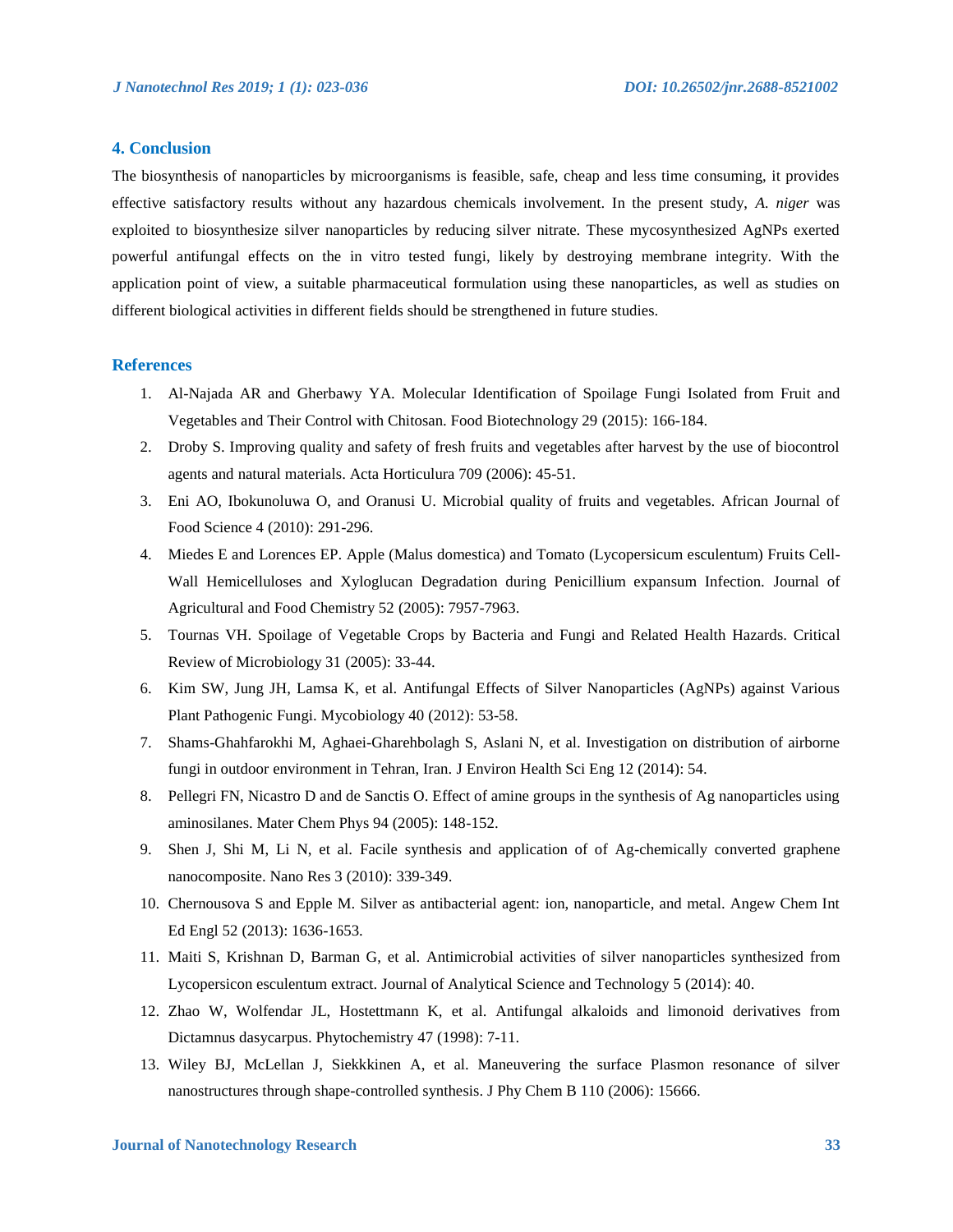- 14. Slawson RM, Van Dyke MI, Lee H, et al. Germanium and silver resistance, accumulation and toxicity in microorganisms. Plasmid 27 (1992): 73.
- 15. Bae D, Kim E, Bang J, et al. Synthesis and Characterization of Silver Nanoparticles by a Reverse Micelle Process. Met Mater Int 4 (2005): 291-294.
- 16. Mohanpuria P, Nisha R and Sudesh Y. Biosynthesis of nanoparticles: Technological concepts and future applications. Journal of Nanoparticle Research 10 (2008): 507-517.
- 17. Prameela Devi T, Kulanthaivel S, Kamil D, et al. Biosynthesis of silver nanoparticles from Trichoderma species. Indian Journal of Experimental Biology 51 (2013): 543-547.
- 18. Narayanan BK and Sakthivel N. Biological synthesis of metal nanoparticles by microbes. Advances in colloid and interface science 156 (2010): 1-13.
- 19. Mukherjee P, Ahmad A, Mandal D, et al. Bioreduction of AuCl4-ions by the fungus Verticillium sp and surface trapping of the gold nanoparticles formed, Angewante Chemie International Edition 40 (2001): 3585.
- 20. Bhainsa KC and D'Souza SF. Extracellular biosynthesis of silver nanoparticles using the fungus Aspergillus fumigates. Colloids and Surfaces B, Biointerface 47 (2006): 160.
- 21. Mukherjee P, Roy M, Mandal BP, et al. Green synthesis of highly stabilized nanocrystalline silver particles by a nonpathogenic and agriculturally important fungus asperellum, Nanotechnology 19 (2008): 103.
- 22. Verma VC, Singh SK, Solanki R, et al. Biofabrication of anisotropic gold nanotriangles using extract of endophytic Aspergillus clavatus as a dual functional reductant and stabilizer. Nanoscale Res Lett 6 (2011): 16.
- 23. Sagar G and Ashok B. Green Synthesis of Silver Nanoparticles Using Aspergillus niger and Its Efficacy Against Human Pathogens. European Journal of Experimental Biology 2 (2012): 1654-1658.
- 24. Birla SS, Tiwari VV, Gade AK, et al. Fabrication of silver nanoparticles by Phoma glomerata and its combined effect against Escherichia coli Pseudomonas aeruginosa and Staphylococcus aureus, Lett Applied Microbio 27 (2009): 76.
- 25. Carisse O and Van Der Heyden H. Relationship of Airborne Botrytis cinerea Conidium Concentration to Tomato Flower and Stem Infections: A Threshold for De-leafing Operations. Plant Dis 99 (2015): 137-142.
- 26. Dugan FM. The identification of fungi: an illustrated introduction with keys, glossary, and guide to literature. St. Paul, Minn.: American Phytopathological Society (2006).
- 27. Raja HA, Miller AN, Pearce CJ, et al. Fungal Identification Using Molecular Tools: A Primer for the Natural Products Research Community. J Nat Prod 80 (2017): 756-770.
- 28. Nikolcheva LG, Cockshutt AM and barlocher F. Determining 741 diversity of freshwater fungi on decaying leaves: comparison of traditional and molecular 742 approaches. Appl Enviro. Microbiol 69 (2003): 2548-2554.
- 29. National Committee for Clinical Laboratory Standards. Reference method for broth dilution antifungal susceptibility testing of yeasts. Approved standard M27eA2. Wayne, PA: Clinical and Laboratory Standards Institute (2002).
- 30. Accensi F, Cano J, Figuera L, et al. New PCR method to differentiate species in the Aspergillus niger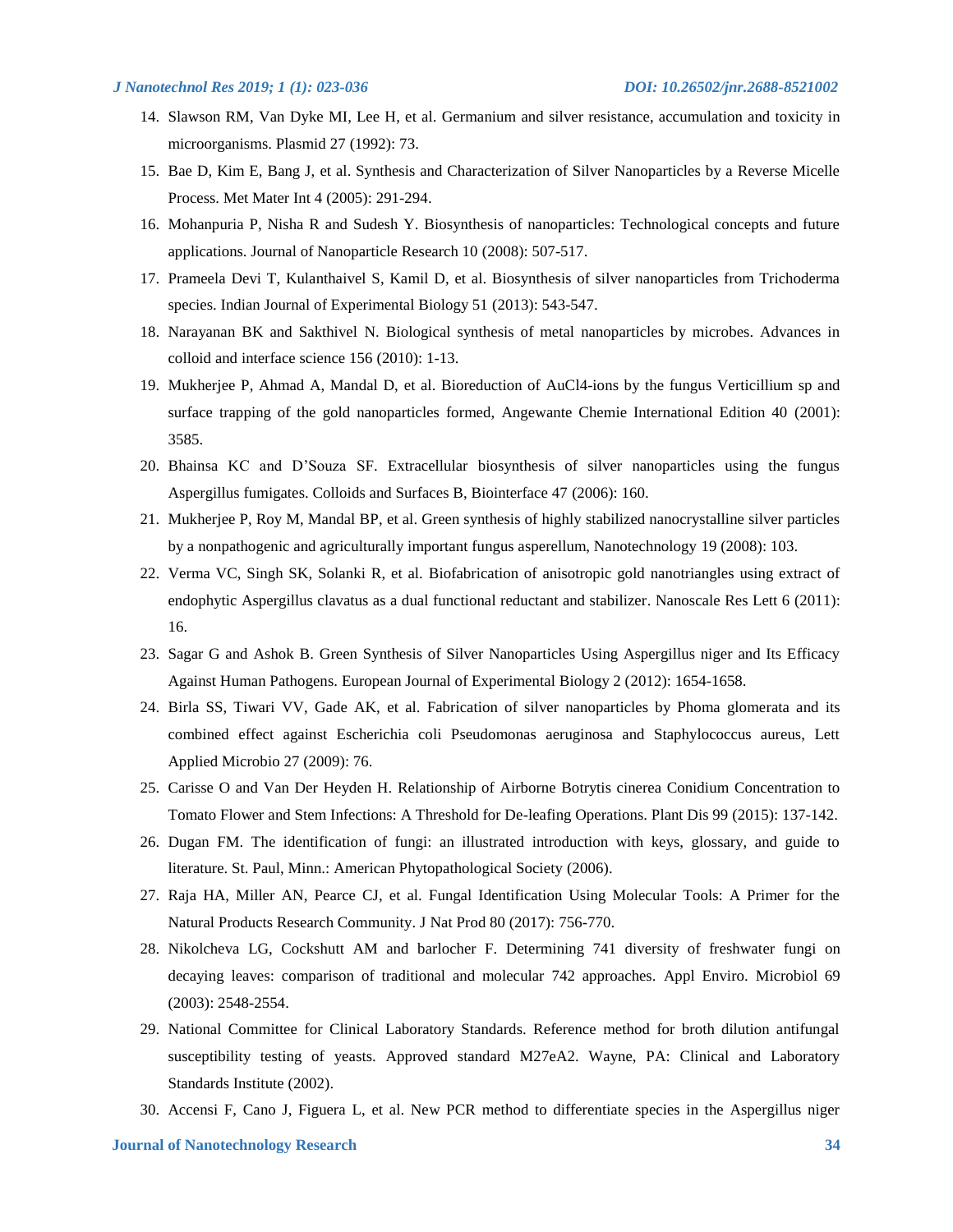aggregate. FEMS Microbiology Letters 180 (1999): 191-196.

- 31. Perrone G, Susca A, Stea G, et al. PCR assay for identification of Aspergillus carbonarius and Aspergillus japonicus. European Journal of Plant Pathology 110 (2004): 641-649.
- 32. Gonzalez-Salgado A, Patino B, Vazquez C, et al. Discrimination of Aspergillus niger and other Aspergillus species belonging to section Nigri by PCR assays.FEMS Microbiol Lett 245 (205): 353-361.
- 33. Link S and El-Sayed MA. Optical properties and ultrafast dynamics of metallic nanocrystals. Annu Rev Phys Chem 54 (2003): 331.
- 34. Jaidev LR and Narasimha G. Fungal mediated biosynthesis of silver nanoparticles, characterization and antimicrobial activity. Colloids. Surf B Biointerfaces 81 (2010): 430-433.
- 35. Narasimha G Janardhan, Alzohairy M, Khadri H, et al. Extracellular synthesis, characterization and antibacterial activity of Silver nanoparticles by Actinomycetes isolative. Int J Nano Dimens 4 (2012): 77- 83.
- 36. Basavaraja S, Balaji S, Lagashetty K, et al. Extracellular biosynthesis of silver nanoparticles using the fungus Fusarium semitectum. Mater Res Bull 43 (2008): 1164-1170.
- 37. Bozanic DK, Trandafilovic LV, Luyt AS, et al. Green synthesis and optical properties of silver-chitosan complexes and nanocomposites. React Function Polym 70 (2010): 869-873.
- 38. Sivaraman SK, Elango I, Kumar S, et al. A green protocol for room temperature synthesis of silver nanoparticles in seconds. Current Sciences 97 (2009): 1055.
- 39. Fayez AM, Balaji K, Kalaichelvan PT, et al. Fungal based synthesis of silver nanoparticles-an effect of temperature on the size of particles. Colloids Surf B: Biointerfaces 74 (2009): 123-126.
- 40. Gipson K, Stevens K, Brown P, et al. Infrared Spectroscopic Characterization of Photoluminescent Polymer Nanocomposites. Journal of Spectroscopy (2015): 9.
- 41. Khandelwal N, Abhijeet S, Devendra J, et al. Green synthesis of silver nanoparticles using Argimone mexicana leaf extract and evaluation of their antimicrobial activities. Dig J Nanomat Biostruct 5 (2010): 483-489.
- 42. Litvin VA and Minaev BF. Spectroscopy study of silver nanoparticles fabrication using synthetic humic substances and their antimicrobial activity. Spectrochim Acta Part A Mol Biomol Spectrosc 108 (2013): 115-122.
- 43. Litvin VA, Galagan RL and Minaev BF. Kinetic and mechanism formation of silver nanoparticles coated by synthetic humic substances. Colloids and surf A: Physicochem Engg Asp 414 (2012): 234-243.
- 44. Rafie MH, Shaheen TI, Mohamed AA, et al. Bio-synthesis and applications of silver nanoparticles onto cotton fabrics. Carbohydr Polym 90 (2012): 915-920.
- 45. Asad S, Supriya S, Gopal CK, et al. Biological synthesis of silver nanoparticles using the fungus Humicola sp. and evaluation of their cytotoxicity using normal and cancer cell lines. Spectrochim Acta A Mol Biomol Spectrosc 114 (2013): 144-147.
- 46. Feng QL, Wu J, Chen GQ, et al. A mechanistic study of the antibacterial effect of silver ions on Escherichia coli and Staphylococcus aureus. J Biomed Mater Res 52 (2000): 662-668.
- 47. Yamanaka M, Hara K and Kudo J. Bactericidal actions of a silver ion solution on Escherichia coli, studied